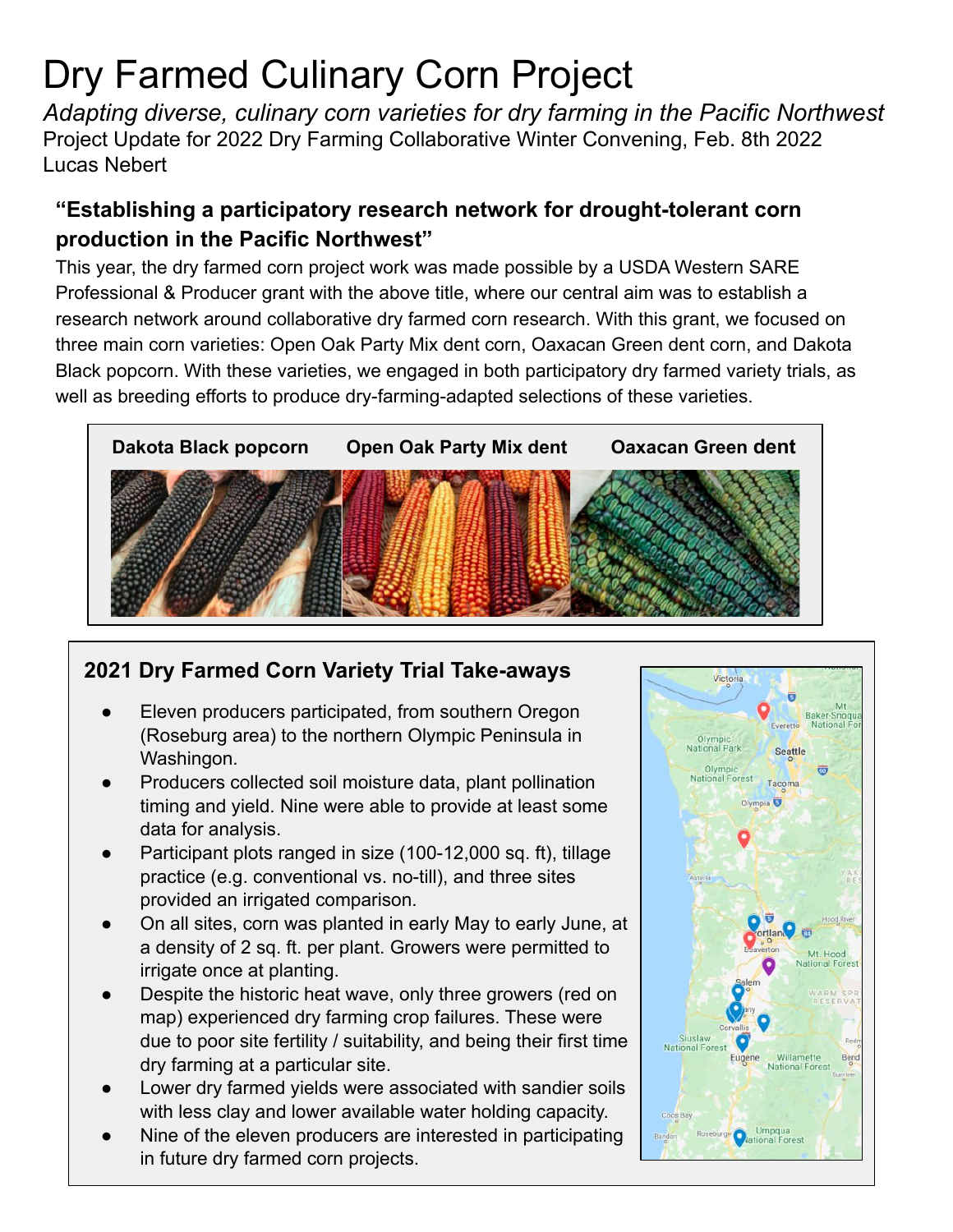## **2021 Dry Farmed Corn Variety Trial Results summary, continued**

T**op:** Graphical summary of variety trials across twelve sites. Each point represents a dry farmed corn plot on a site. Triangles represent no-till dry farming management, circles represent conventional tillage, and lines are drawn between plots on the same site. **Bottom left:** While project sites varied considerably in scale and management, a higher soil sand content appeared to correlate with decreased dry farmed corn yield potential on a given site. **Bottom right:** The three sites examining dry farmed vs. irrigated corn comparison observed variable relative success of dry farming.

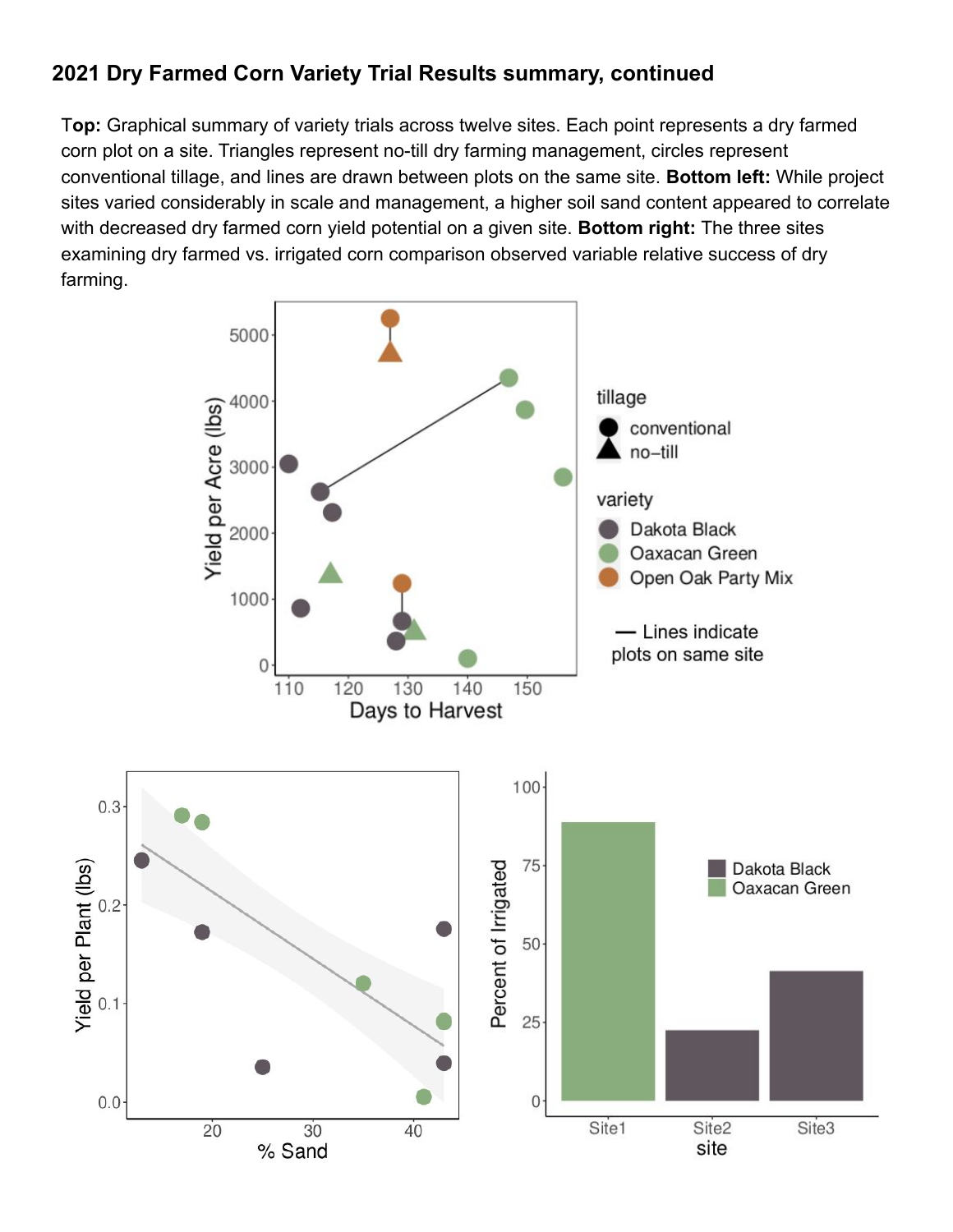### **2021 Dry Farmed Corn Variety Trial Results summary, continued**



T**op:** Summary of soil moisture at 1 ft. depth at ten sites throughout the growing season. Moisture sensors were placed next to corn plants to approximate soil moisture availability, which was measured as soil water tension, in centibars (kPa), i.e., the amount of pressure required to extract water from soil particles. Higher values indicate drier soil. Sandier soils (lighter blue) generally have inherently less water tension, so it is difficult to compare water availability between sites using this measure. However, as you observe the numbers go up, you can assume plant roots are accessing water at that time.. **Bottom:** Two sites compared the earlier season Strubbe's Green dent to the later season Oaxacan Green dent, and found that Strubbe's Green on average takes 11 days earlier to mature (left), and produces 95% of the yield of Oaxacan Green corn when dry-farmed (right).

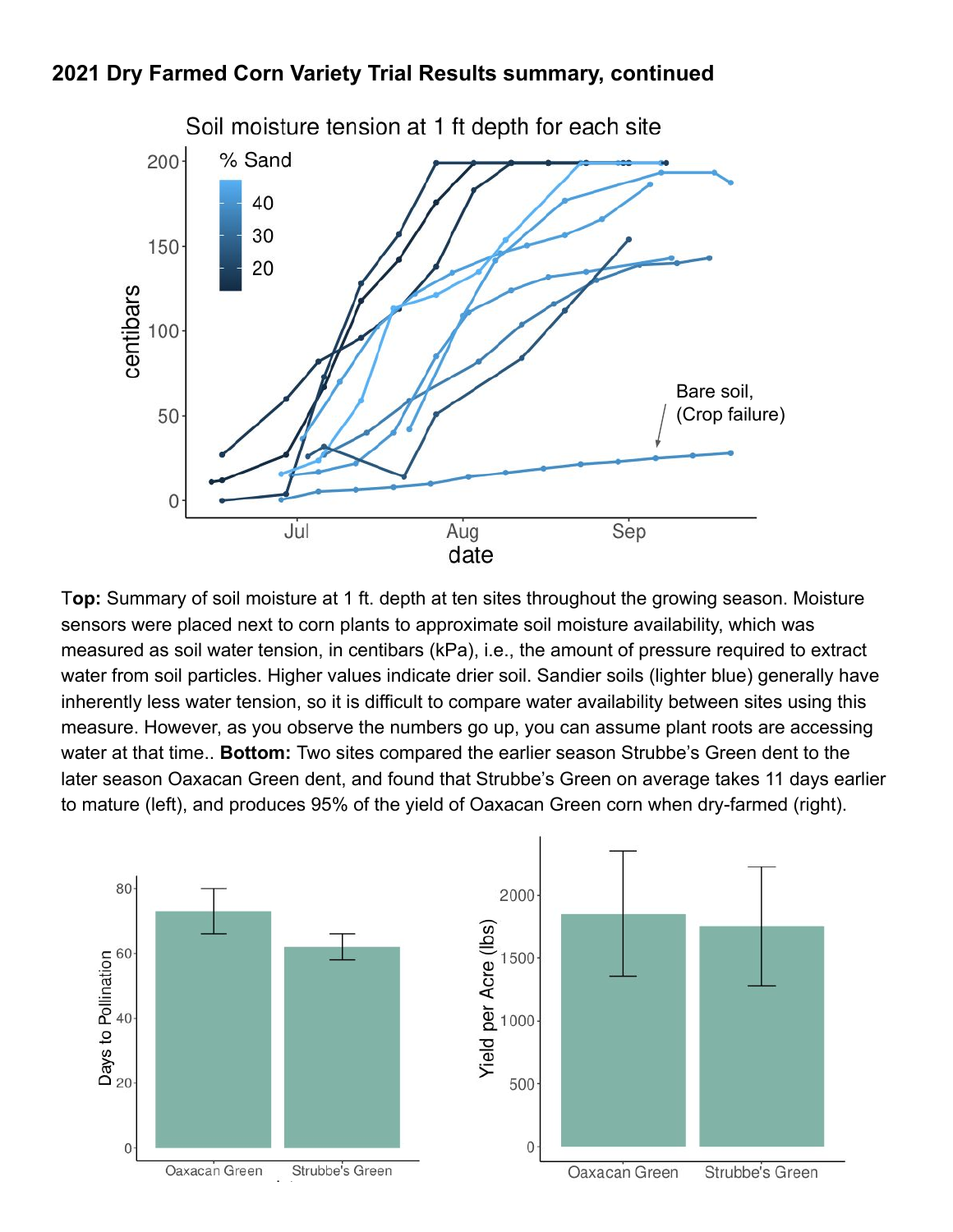# **2021 Dry Farmed Corn Breeding Progress Report**

We are using recurrent selection (see below) to improve Open Oak Party Mix dent corn, Oaxacan Green dent corn, and Dakota Black popcorn for improved dry farming performance and enhanced agronomic and culinary traits. In 2021, we partnered with the Dry Farming Institute 501(c)3, to grow out our best dry-farmed selections of Open Oak Party Mix, to yield an improved open-pollinated population, which in 2022 we will evaluate against the original Open Oak Party Mix (Adaptive Seeds). In 2021, we also conducted dry farmed field evaluations of Oaxacan Green dent and Dakota Black popcorn (see next page).



**Breeding Family Generation:** Each of the 100-200 breeding families represents a group of full-siblings, produced though hand-pollination of two randomly-selected plant parents of a varietal population growing in a field. Remnant seed is saved for future recombination. **Field Evaluation of Breeding Families:** Breeding families are grown in 20-ft. strip plots, replicated across the same field, and at least one other field site. They are evaluated for dry-farmed performance, sometimes with irrigated comparison, in addition to desired plant, ear and kernel characteristics.

**Recombination of Top Breeding Families:** Original seed from the top ~20% of breeding families are equally pooled together and planted in a field, and allowed to open-pollinate, or recombine, to produce a diverse, improved population. To start a new, recurrent selection cycle, new breeding families can be created through hand-pollination of this population. **Status of Varieties:** Dakota Black Popcorn and Oaxacan Green dent corn have undergone year of dry farmed evaluation of breeding families, and we will recombine the top families in 2022 for improved varieties. Open Oak Party Mix underwent its first breeding family evaluation in 2020. In 2021, we recombined the top breeding families, and generated new breeding families to evaluate this 2022 growing season.